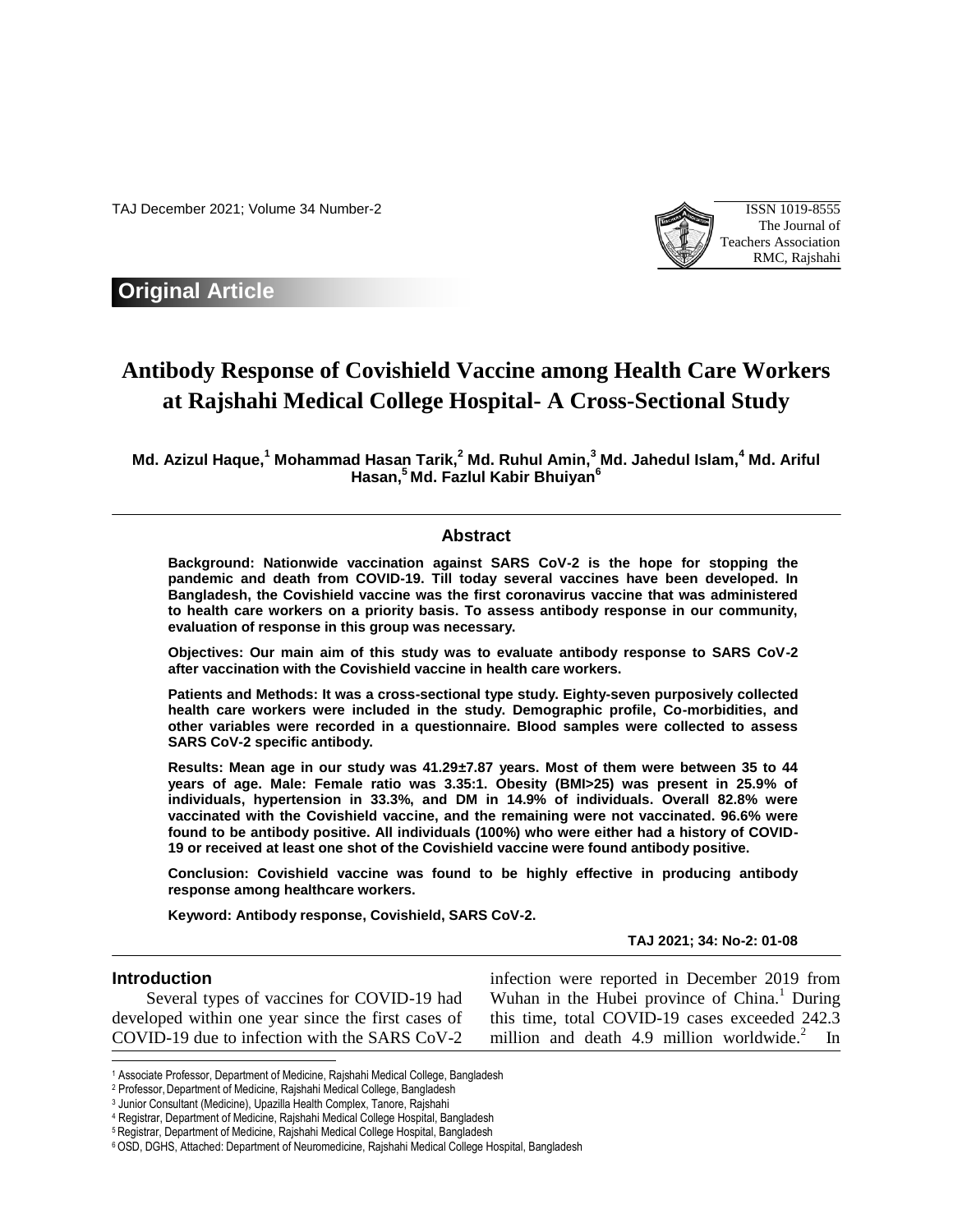Bangladesh total number of confirmed cases were more than 1.5 million, and total death from COVID-19 were more than 27 thousand.<sup>3</sup> Nationwide vaccination against the Severe Acute Respiratory Syndrome Coronavirus 2 (SARS CoV-2) infection, the cause of Coronavirus disease-2019 (COVID-19) pandemic, is currently ongoing across the globe. $^{4}$  In Bangladesh 1 st vaccination against SARS CoV 2 was first started on 27 January 2021. Since then, 1 st dose of vaccine was given to 38.8 million people, and 2 nd dose of vaccine was given to 1.9 million people, which is 23% and 12% of the total population, respectively.<sup>3</sup>

Several studies have evaluated the immune response to the Covishield vaccine. The response rate range from 69.9% to 98.1%.<sup>1,4,5,6,7</sup> Frequency of post-vaccination mild to moderate side effects were range from  $18.1\%$  to  $82\%$ .  $4.6$  In a study performed in India; comorbidities were found to be significantly related to an increase in the nonseropositivity rate by >4 fold. Also, male gender was found to be a significantly increase in the nonseropositivity rate by  $>3$  fold.<sup>4</sup> The proportion of detectable antibodies were found to be similar across age group.  $4.7$  Our study was

**Results**

**Table 1:** Demographic characteristics (N=87)

performed to detect the antibody response of the Covishield vaccine in health care workers at Rajshahi who received the Covishield vaccine.

#### **Materials and Methods**

 It was a cross-sectional type study. Initially, ninety individuals were enrolled in our study. But 3 of them refrained from performing a blood test for specific antibodies. A total of eighty-seven health care workers from Rajshahi Medical College Hospital, Rajshahi, Bangladesh, were included in this study. Samples were taken purposively. All of them were included in the study following written informed consent. Demographic profile and comorbidities (HTN, DM, IHD, Bronchial asthma, and obesity) were recorded in a pretested questionnaire. Height and weight were measured for the calculation of BMI. History of COVID-19 of respondents and their family members were recorded. Respondents were asked about whether they were exposed to any COVID 19 patients or performed any aerosolgenerating procedure. Finally, blood samples were collected to assess SARS CoV-2 specific antibodies.

|                  |                                  | Frequency | $\%$ |
|------------------|----------------------------------|-----------|------|
| Age distribution | $1. < 25$ years                  |           | 1.1  |
|                  | 2. 25-29 years                   | 5         | 5.7  |
|                  | 3.30-34 years                    | 8         | 9.2  |
|                  | 4.35-39 years                    | 24        | 27.6 |
|                  | 5.40-44 years                    | 21        | 24.1 |
|                  | 6.45-49 years                    | 13        | 14.9 |
|                  | $7. > 50$ years                  | 15        | 17.2 |
|                  | 1. Male                          | 67        | 77.0 |
| Gender           | 2. Female                        | 20        | 23.0 |
|                  | 1. Islam                         | 79        | 90.8 |
| Religion         | 2. Hindu                         | 8         | 9.2  |
|                  | Mean age: $41.29 \pm 7.85$ years |           |      |

 In our study mean±SD age of the respondents was 41.29±7.85 years. Most of our patients were between 35-44 years age group (51.7%) (Table-1). M: F ratio was 3.35:1. Obesity was found in 46 (52.9%) individuals, and only 11 (12.6%) had a normal BMI. Obesity was found to be more frequent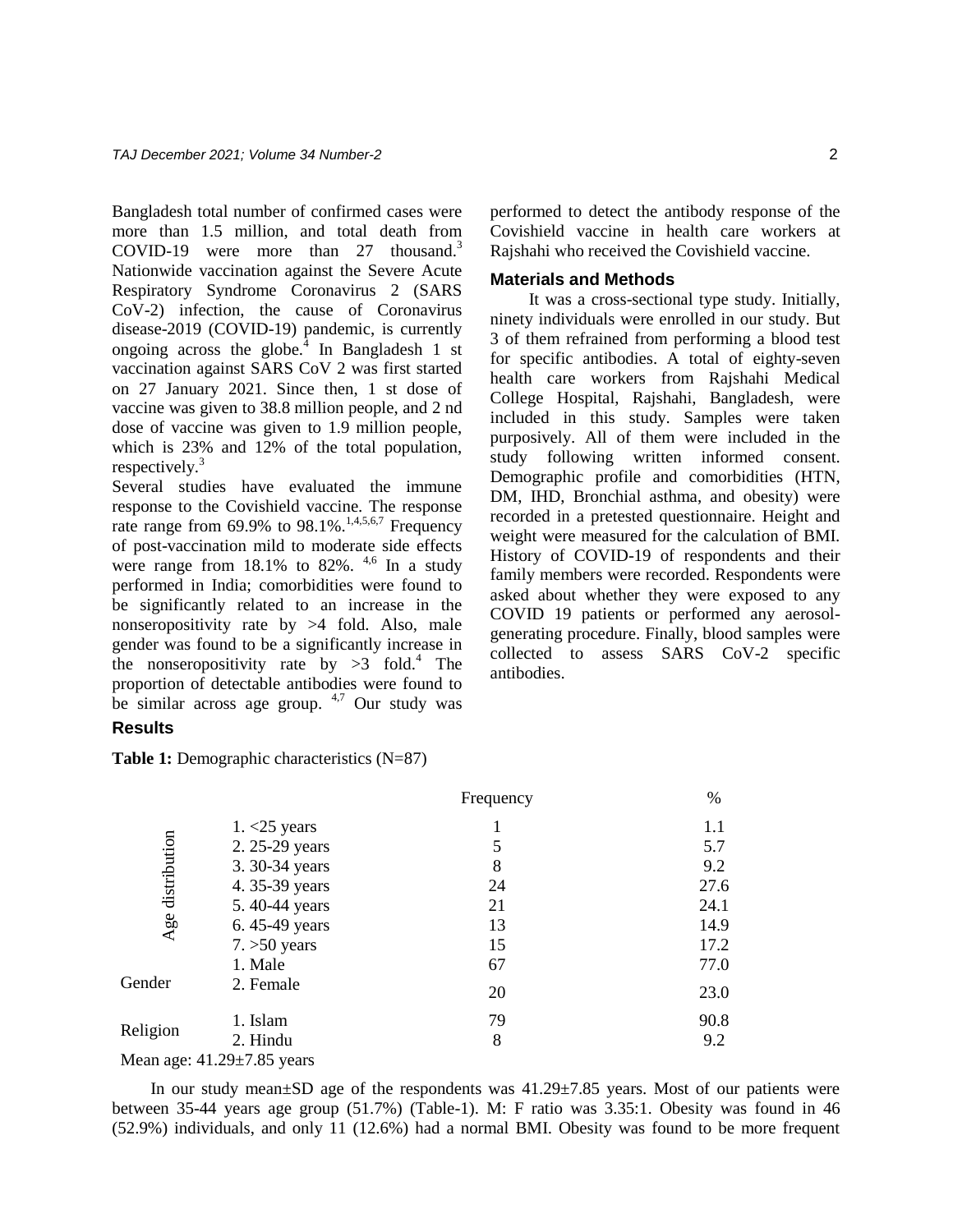among females (75%) compared to males (46.3%) (Table 2). Only 2 (2.3%) had a history of smoking, and only 1 (1.1%) respondent had a history of betel nut use (Table 3).

# **Table 2:** Category of BMI (N=87)

| <b>BMI</b>    |          | Gender    |          |
|---------------|----------|-----------|----------|
|               | 1. Male  | 2. Female | Total    |
|               | $n$ (%)  | $n$ (%)   | $n$ (%)  |
| 1. Normal     | 10(14.9) | 1(5.0)    | 11(12.6) |
| 2. Overweight | 26(38.8) | 4(20.0)   | 30(34.5) |
| 3. Obese      | 31(46.3) | 15(75.0)  | 46(52.9) |
| Total         | 67 (100) | 20(100)   | 87       |
|               |          |           |          |

# Mean BMI: 25.59±2.81

## **Table 3:** Personal history

|               |                   | Frequency | $\%$ |
|---------------|-------------------|-----------|------|
| history       | Smoking 1. Smoker |           | 2.3  |
|               | 2. Ex-smoker      | 4         | 4.6  |
|               | 3. Nonsmoker      | 81        | 93.1 |
| Betel nut use |                   |           |      |

## **Table 4:** Comorbidities (N=87)

|                  | Frequency | %    |
|------------------|-----------|------|
| <b>IHD</b>       |           | 1.1  |
| Hypertension     | 29        | 33.3 |
| Diabetes         | 13        | 14.9 |
| Bronchial asthma | 8         | 9.2  |
| Obesity          | 4         | 4.6  |
| Major operation  | 5         | 5.7  |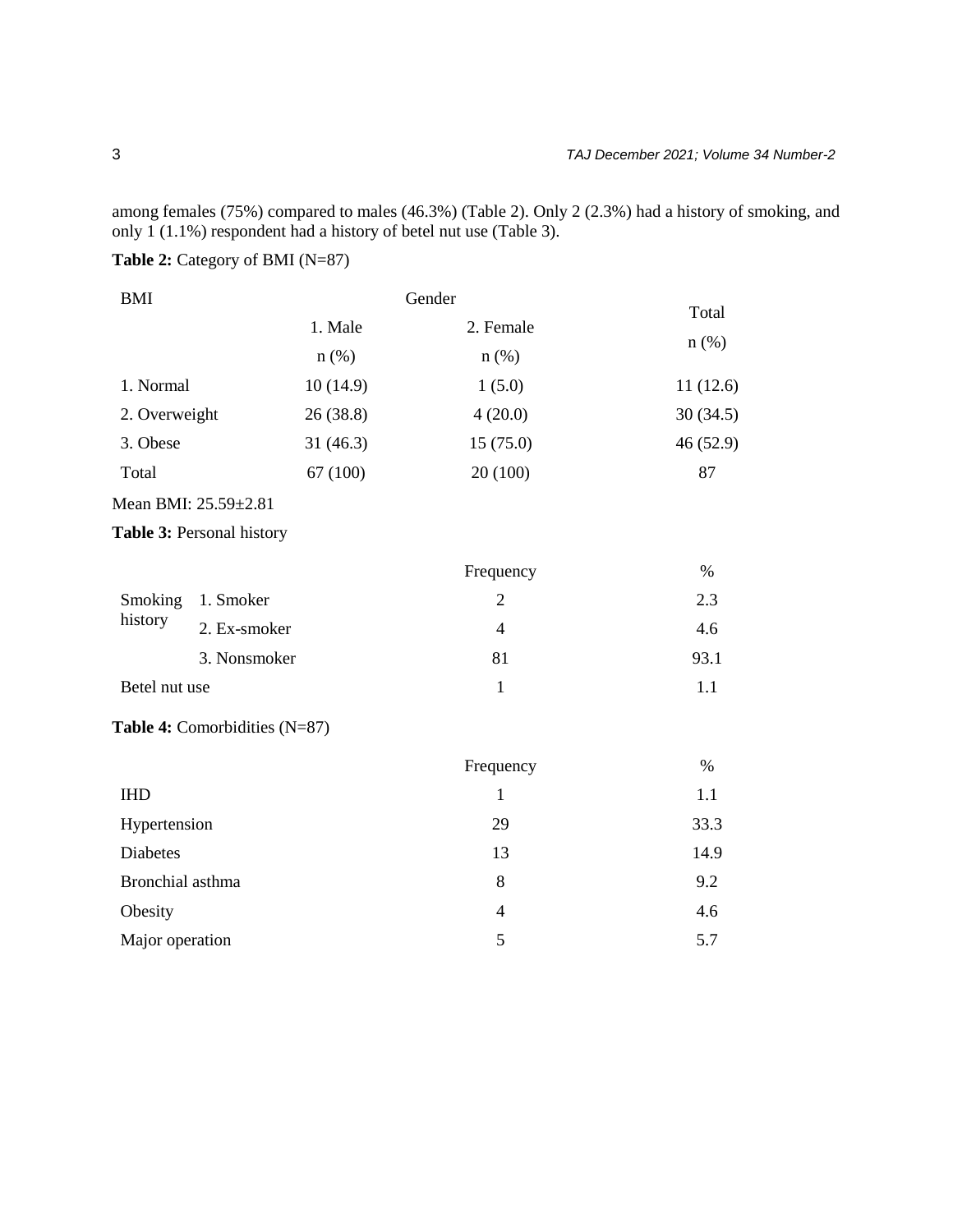## **Table 5:** Drug history (N=87)

|                                  | Frequency | $\%$ |
|----------------------------------|-----------|------|
| Regular sedative                 | 1         | 1.1  |
| Antihypertensive                 | 28        | 32.2 |
| Antidiabetic                     | 13        | 14.9 |
| Anti-Platelet                    | 2         | 2.3  |
| Lipid-lowering                   | 10        | 11.5 |
| Regular anti-ulcerant            | 5         | 5.7  |
| Prophylaxis for COVID-19         | 4         | 4.6  |
| Steroid and<br>immunosuppressive | 2         | 2.3  |

Hypertension was present in 33.3% of individuals, diabetes in 14.9%, and bronchial asthma in 9.2% of individuals. We did not have any respondents having CKD or cancer (Table 4). 32.2% of the subjects were taking antihypertensive, 14.9% were taking antidiabetic, and 11.5% were taking lipid-lowering regularly. 2 respondents were on steroid/immunosuppressive medications, and 4 (4.6%) had taken prophylaxis for COVID-19 (Table 5).

**Table 6:** History and exposure to COVID-19

|                                           |                    | Frequency      | $\%$ | Mean $\pm SD$ |
|-------------------------------------------|--------------------|----------------|------|---------------|
| <b>History of COVID</b>                   |                    | 12             | 13.8 |               |
| Duration since COVID infection            | $1. < 6$ months    | 3              | 25.0 | $225.25 \pm$  |
|                                           | $2. > 6$ months    | 9              | 75.0 | 84.47 days    |
| Family member affected by COVID           |                    | 12             | 13.8 |               |
| <b>Exposure to COVID-19</b>               |                    | 68             | 78.2 |               |
| Place of exposure                         | 1. Hospital        | 39             | 57.4 |               |
|                                           | 2. Private chamber | $\overline{4}$ | 5.9  |               |
|                                           | 3. Both            | 25             | 36.8 |               |
| Performed aerosol-generating<br>procedure |                    | 15             | 17.2 |               |
| Frequency of aerosol-generating           | 1. Frequently      | 3              | 20.0 |               |
| procedure                                 | 2. Occasionally    | 9              | 60.0 |               |
|                                           | 3. Rarely          | 3              | 20.0 |               |

Among the respondents, 12 (13.8%) had a history of COVID-19. Mean ±SD duration since the time of COVID-19 was 225.25±84.47 days. 25% of those had a history of COVID-19 within six months. 13.8% had a history of at least one family member affected with COVID 19. The majority of the respondents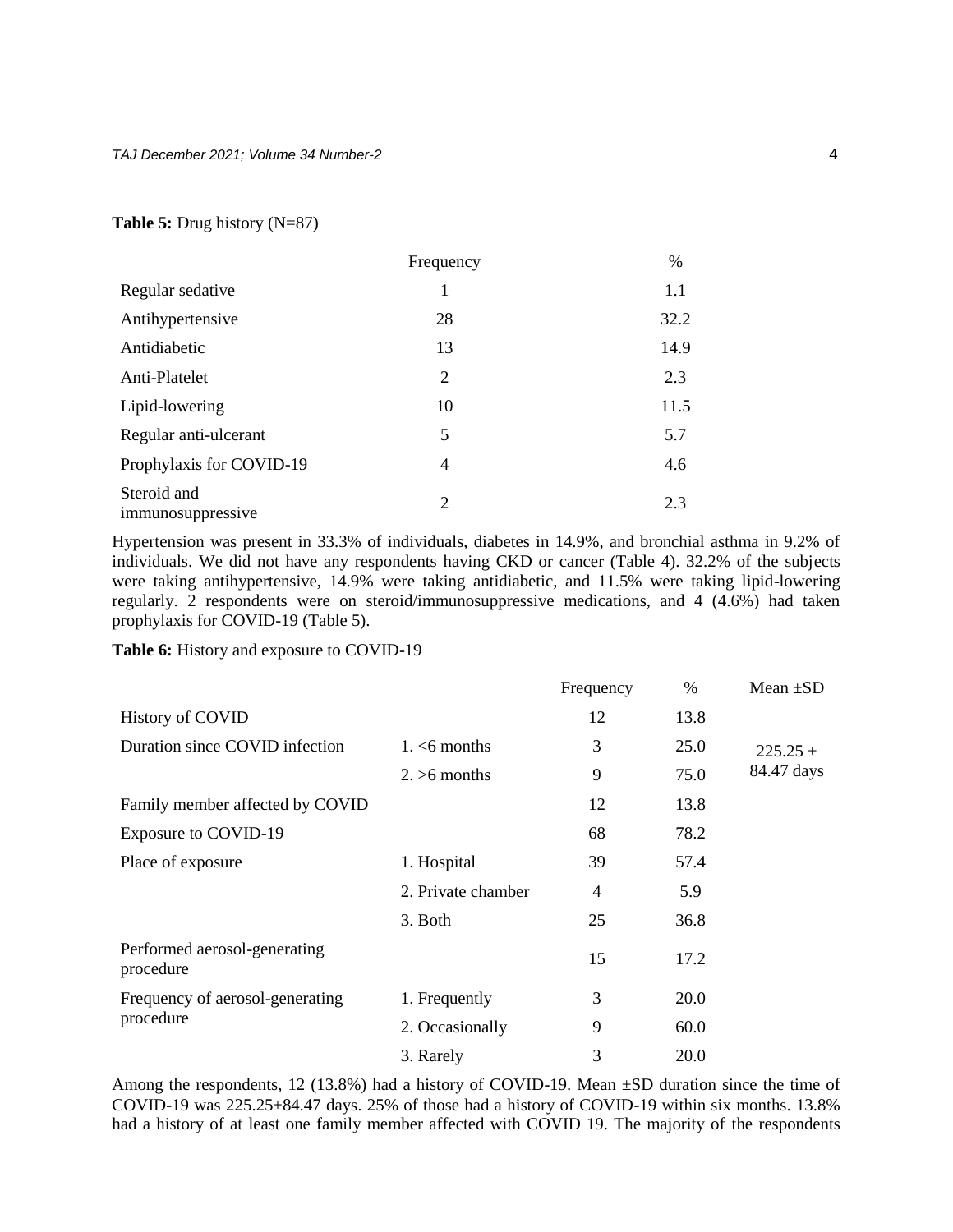(78.2%) had a history of exposure to COVID 19 patients. 57.4% (39) had been exposed to COVID 19 patients at a government hospital, 5.9% at the private chamber, and 36.8% at both practicing areas. 82.8% had never performed aerosol-generating procedures (Table 6).

Table 7: Previous vaccination status

|                                | Frequency                   | $\%$ |
|--------------------------------|-----------------------------|------|
| Vaccinated as per EPI schedule | 73                          | 83.9 |
| <b>HBV</b>                     | 74                          | 85.1 |
| Influenza                      | 13                          | 14.9 |
| Meningococcus                  | 6                           | 6.7  |
| Pneumococcus                   | $\mathcal{D}_{\mathcal{L}}$ | 2.3  |

**Table 8:** Vaccination status against COVID-19 (N=87)

|                                       | "0" Shot | "1" shot | "2" shots |
|---------------------------------------|----------|----------|-----------|
|                                       | n        | n        | n         |
|                                       | (% )     | (% )     | (%)       |
| Vaccination status- all               | 11       | 4        | 72        |
|                                       | (12.6)   | (4.4)    | (82.8)    |
| Vaccination status of those           | 9        | 4        | 62        |
| who were never infected with<br>covid | (12.0)   | (5.3)    | (82.7)    |

**Table 9:** Covishield vaccination duration and side effects (N=76)

|                                 |                        | Frequency      | %    | Mean $\pm SD$         |
|---------------------------------|------------------------|----------------|------|-----------------------|
|                                 | $1. < 60 \text{ days}$ | $\overline{2}$ | 2.7  |                       |
| Duration since Covishield 1     | $2. > 60$ days         | 74             | 97.3 | 99.83±9.89 days       |
| Side effects after Covishield 1 |                        | 23             | 30.7 |                       |
|                                 | $1. < 21$ days         |                | 1.4  |                       |
| Duration since Covishield 2     | $2. > 21$ days         | 71             | 98.6 | $40.39 \pm 7.32$ days |
| Side effects after Covishield 2 |                        | 10             | 13.9 |                       |

In our study, along with EPI vaccines, most of the respondents (85%) were vaccinated against HBV, but the frequency of other vaccinations was very low (Table 7). In our study, 82.8% (72) had completed two doses of the Covishield vaccine. 4.4% (4) had received a single dose, and 12.6% (11) did not receive any dose of the Covishield vaccine (Table 8). Mean (±SD) duration from 1st dose of vaccine was 99.83 (±9.89) days, and 97.3% had received 1st dose >60 days back. Mean (±SD) duration from 2nd dose of vaccine 40.39  $(\pm 7.32)$  days and 98.6% had received the second dose more than 21 days back. Mild to moderate side effects were observed in 30.7% after 1st dose and 13.9% after two and dose (Table 9).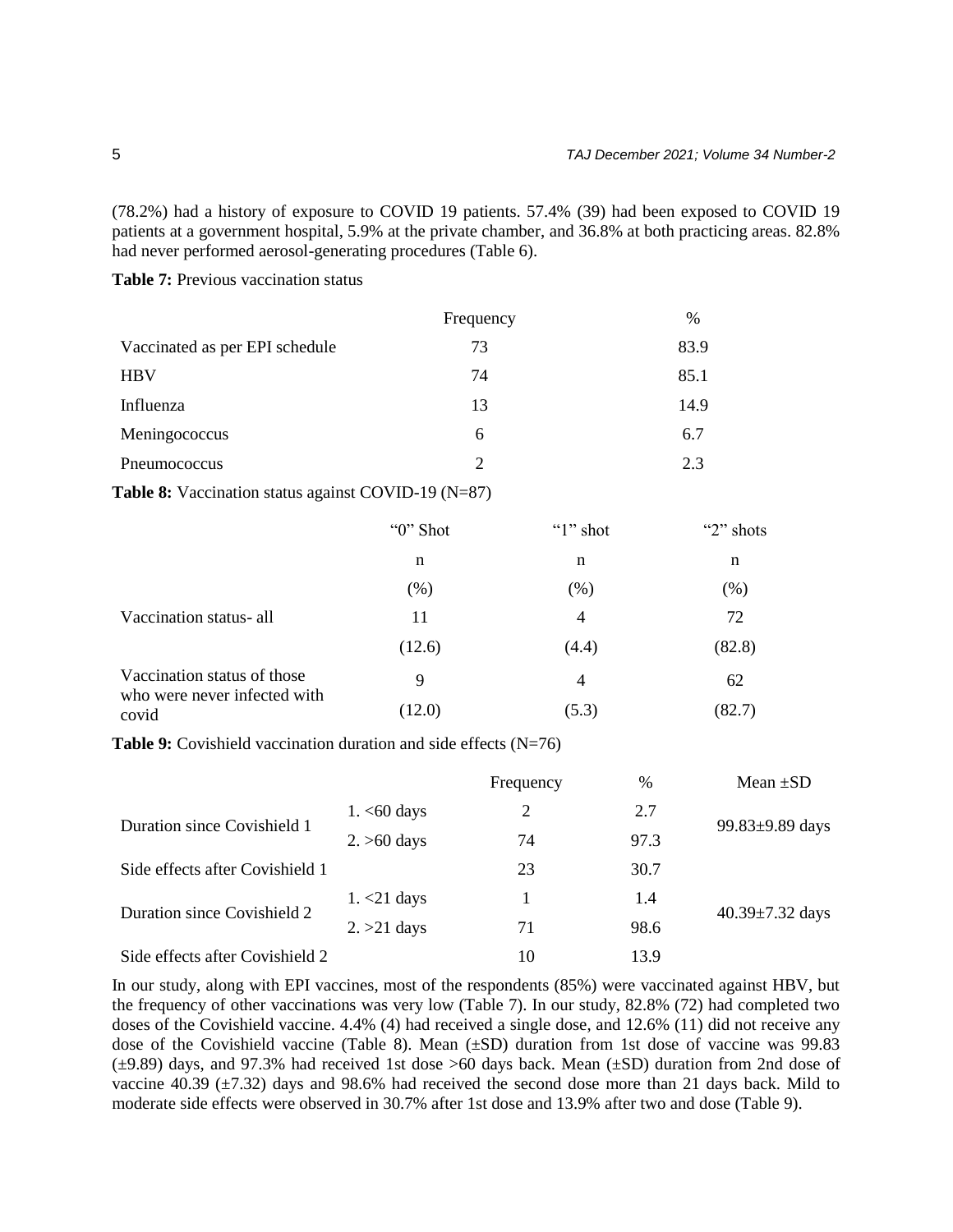|                                               |                                         |                        | Antibody titer          |          |        |
|-----------------------------------------------|-----------------------------------------|------------------------|-------------------------|----------|--------|
|                                               |                                         | 1. Negative<br>$(n=3)$ | 2. Positive<br>$(n=84)$ | Total    | p      |
|                                               |                                         | N(% )                  | $N(\%)$                 | $N(\%)$  |        |
|                                               | 1. Yes                                  | 0(0)                   | 12(100)                 | 12(100)  | >0.05  |
| History of COVID 19                           | 2. No                                   | 3(4.0)                 | 72 (96.0)               | 75 (100) |        |
|                                               | 1. Yes                                  | 2(2.9)                 | 66 (97.1)               | 68 (100) | >0.05  |
| Exposure to COVID 19                          | 2. No                                   | 1(5.3)                 | 18 (94.7)               | 19 (100) |        |
|                                               | 1. "0" Shot                             | 3(27.3)                | 8(72.7)                 | 11 (100) | < 0.01 |
| Category of vaccination                       | 2. "1" shot                             | 0(0)                   | 4(100)                  | 4(100)   |        |
|                                               | 3. "2" Shots                            | 0(100)                 | 72 (100)                | 72 (100) |        |
| Neither infected nor<br>vaccinated vs. either | 1. Neither infected<br>nor vaccinated   | 3(33.3)                | 6(66.7)                 | 9(100)   | < 0.01 |
| infected and/or vaccinated                    | 2. Either infected<br>and/or vaccinated | 0(0)                   | 78 (100)                | 78 (100) |        |
| Vaccination status of those                   | 1. "0" Shot                             | 3(33.3)                | 6(66.7)                 | 9(100)   | < 0.01 |
| who were never infected                       | 2. "1" shot                             | $\mathbf{0}$           | 4(100)                  | 4(100)   |        |
| with covid                                    | 3. "2" Shots                            | $\mathbf{0}$           | 62(100)                 | 62(100)  |        |
| Total                                         |                                         | 3(3.4)                 | 84 (96.6)               | 87       |        |

**Table 10:** Antibody response among different groups depending on exposure to COVID-19 and/or vaccination (N=87)

Mean antibody titer:  $11.64 \ (\pm 7.79)$ 

Overall antibody against SARS COV-2 was positive among 96.6% (84) respondents and negative in only 3.4% (3). Three antibody-negative individuals were neither vaccinated nor had a history of COVID-19 infection. Antibody titer was found positive in all individuals (78) who were either had a history of COVID-19 or received at least one shot of Covishield vaccine. Antibody response is significantly higher among those responders who were either infected with COVID-19 or vaccinated with Covishield vaccine compared to those who were neither infected with COVID-19 nor vaccinated  $(p<0.01)$  (Table 10).

### **Discussion**

In our study, mean age was similar to most other studies, but a lower mean was observed by Borkakoty et al.<sup>5</sup> and Chau et al.<sup>7</sup> and a higher mean was observed by Njarekkattuvalappil et al.<sup>8</sup>. Sing et al.<sup>4</sup> and Njarekkattuvalappil et  $a\hat{l}$ .<sup>8</sup> showed a male preponderance which is similar to our study, although the proportion of males was much higher in our study. Female preponderance was seen in some studies.<sup>1,5,6,7</sup> Sing et al.<sup>4</sup> and Njarekkattuvalappil et al.<sup>6</sup> had found higher BMI,

which are 67.5% and 61.1%, respectively. But a lower frequency of overweight and obesity was observed by Sing et al.<sup>4</sup>. High frequency of overweight (BMI>23) and Obese (BMI>25) individuals were observed among health care workers (HCW) included in our study. Affluence, sedentary, and lack of exercise may be the cause.

Although the total frequency of comorbidities was high in our study, the frequency of IHD was less  $(1.1\%)$  compared to Sing et al.  $(2.5\%)$ <sup>4</sup>. The frequency of comorbidities in our study was very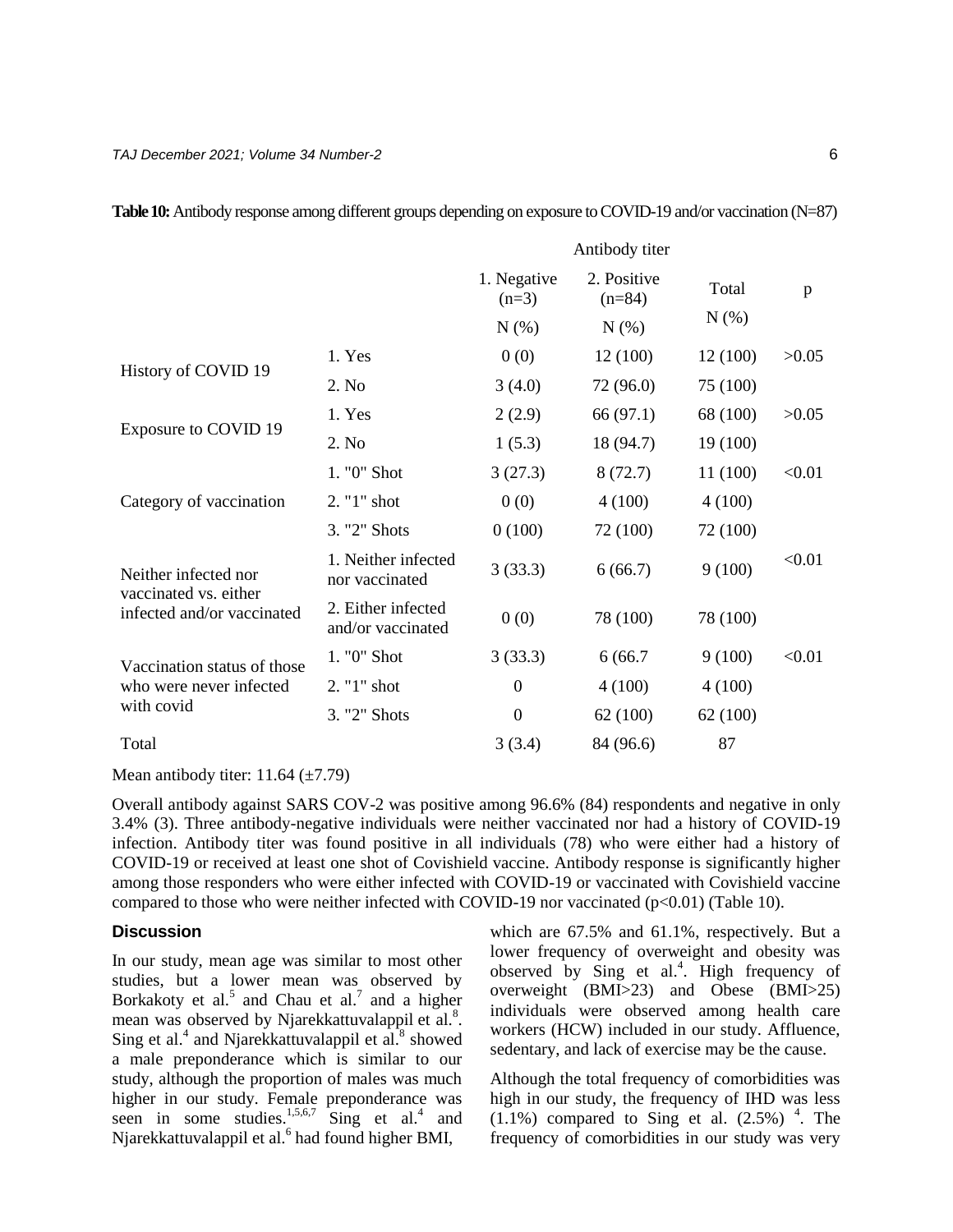high, which is far more than most other studies. Sing et al.<sup>4</sup> had shown that  $24.3\%$  of the respondents had at least one comorbidities (HTN, DM, IHD, dyslipidemia), and hypertension was observed in 18.3%. Whereas in our study, it was 33.3%. Jeewandara et al.<sup>1</sup> and Njarekkattuvalappil et al.<sup>6</sup> had found the frequency of co-morbid conditions to be 7.9% and 19.4%, respectively.

The proportion of respondents having a history of COVID-19 was higher than that observed by Jeewandara et al.<sup>1</sup> and Njarekkattuvalappil et al.<sup>8</sup> (3.9% and 5.6%, respectively). A higher frequency of COVID-19 was also observed by Sing et al.<sup>4</sup> Different studies had observed different frequencies of side effects after receiving Covishield vaccine ranging from  $18.1\%$  to  $82\%$ .<sup>4,6</sup> Including ours, none of the studies had observed any severe side effects after receiving the vaccine dose.

The seroconversion rate in the current study was 100%. A high rate of seroconversion after the Covishield vaccine was observed by all previous studies<sup>1,4,5,6,7</sup>, the lowest being observed by Njarekkattuvalappil et al.<sup>6</sup>, which is 69.9%. The Single-dose Covishield vaccine was found to induce a high level of antibody to the receptorbinding domain (RBD) and ACE2. Blocking antibody was present in naïve individuals, which is greater than the immune response in those who experienced a mild or asymptomatic natural infection.<sup>1</sup> Seroconversion was >95% after two and doses of the Covishield vaccine in most of the studies.<sup>4</sup> Evidence for optimal vaccine dose, time, and need for booster dose remains scarce<sup>6</sup>, as well as the effectiveness of the vaccine towards different concerning variants of SARS CoV-2, is also to be defined.

#### **Conclusion**

The antibody response of the Covishield vaccine was found to be high in our setting, even after a single dose. Mutation of virus and newer variants of SARS CoV-2 pose a challenge to the effectiveness of the vaccine. The limitations of our study were the small sample size and purposive sampling process.

#### **References**

- 1. Jeewandara C, Kamaladasa A, Pushpakumara PD, Jayathilaka D, Aberathna IS, et al. Immune responses to a single dose of the AZD1222/Covishield vaccine in health care workers. Nature communications 2021;12(4617): 1-9.
- 2. Available at: [https://covid19.who.int.](https://covid19.who.int/) Cited on 21 Oct, 2021.
- 3. Available at: at: [http://103.247.238.92/webportal/pages/covid19.php.](http://103.247.238.92/webportal/pages/covid19.php) Cited on 21 Oct, 2021.
- 4. Sing AK, Phatak SR, Sing R, Bhattacharjee K. Singh NK. Gupta A, Sharma A. Antibody response after second dose of ChAdOx1-nCOV (Covishield TM) and BVB-125 (Covaxin TM) among health care workers in India: Final results of cross- sectional coronavirus vaccine-induced antibody titre (COVAT) study. Vaccine 2021; 39 (44): 6492-6509.
- 5. BorkakotyB, Sarmah MD, BhattacharjeenCK, Bali N, Gogoi G. Antibody response after a single dose of ChAdOx1-nCOV (Covishield™®) vaccine in subjects with prior SARS-CoV2 infection: Is a single dose sufficient? Available at: medRxiv 2021.06.15.21258346;DOI[:https://doi.org/10.1101/](https://doi.org/10.1101/%202021.06.15.21258346) [2021.06.15.21258346.](https://doi.org/10.1101/%202021.06.15.21258346) Cited on 31 Oct,2021.
- 6. Njarekkattuvalappil SK, Bhaskaran R, Raj S, Jose P, Rafi AM, Thomas J, Innah SJ, Raphael L, Unnikrishnan UG, Rajmohan P, Valsan C, Kuttichira P. Prospective serosurveillance among healthcare workers vaccinated with ChAdOx1 nCoV-19 Corona vaccine in a tertiary hospital of Kerala, India. Available at: [https://www.medrxiv.org/content/10.1101/2021.06.29](https://www.medrxiv.org/content/10.1101/2021.06.29.21259686v1) [.21259686v1.](https://www.medrxiv.org/content/10.1101/2021.06.29.21259686v1) Cited on 31 Oct,2021.
- 7. Chau NVV, Nguyet LA, Truong NT, Toan LM, Dung NT, Hung LM, Nhan MT, Man DNH, Ngoc NM, Thao HP, Tu TNH, Mai HK, Hung DT, Ny NTH, Thanh LK, Anh NT, Hong NTT, Nhu LNT, Yen LM, Choisy M, Thanh TT, Thwaites G. Immunogenicity of Oxford-AstraZeneca COVID-19 vaccine in Vietnamese healthcare workers. Available at: [https://www.medrxiv.org/content/10.1101/2021.07.](https://www.medrxiv.org/content/10.1101/2021.07.%2008.21260162v1)  [08.21260162v1.](https://www.medrxiv.org/content/10.1101/2021.07.%2008.21260162v1) Cited on 31 Oct, 2021.